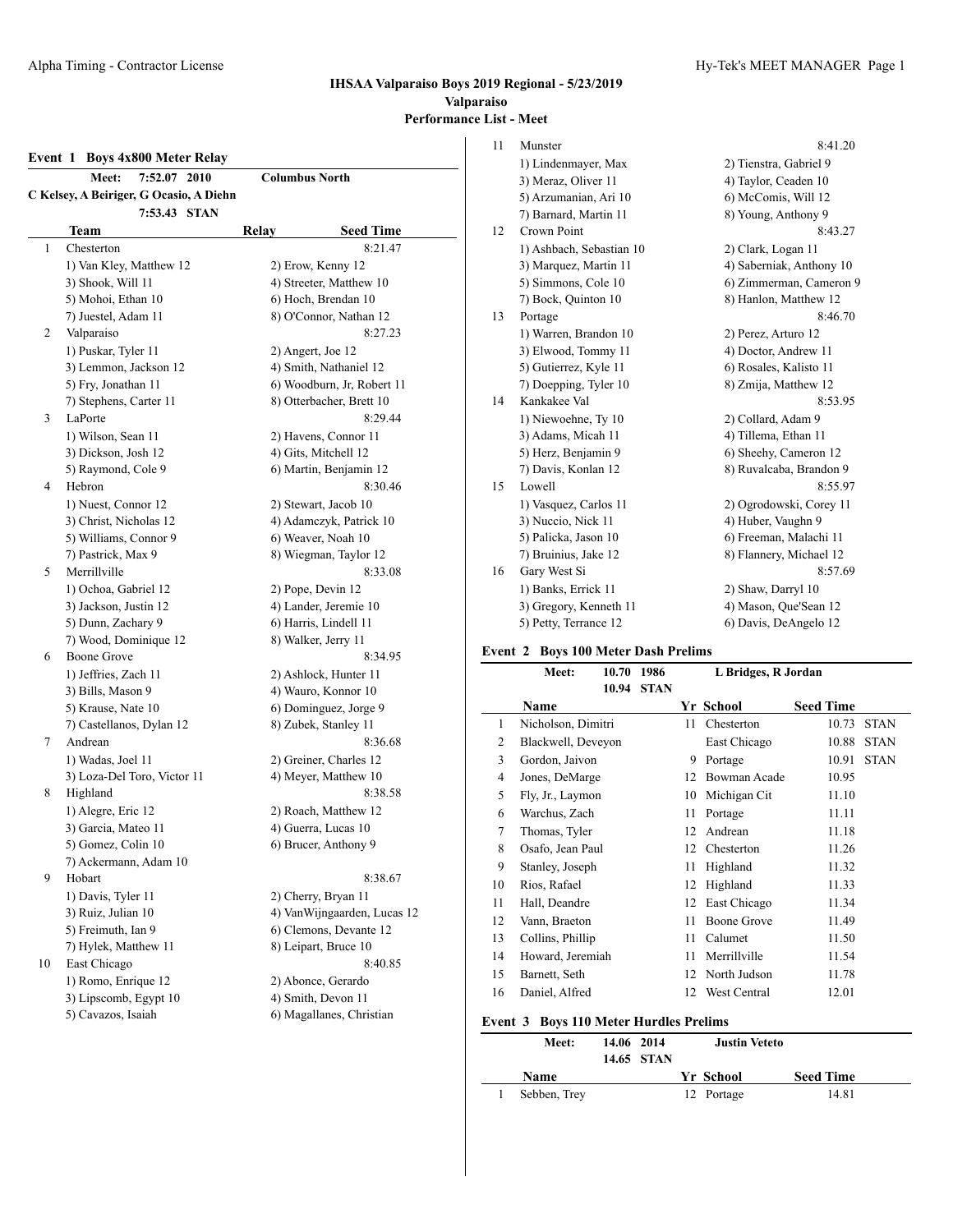### **Event 3 ...(Boys 110 Meter Hurdles Prelims)**

|    | Name               |    | Yr School      | <b>Seed Time</b> |
|----|--------------------|----|----------------|------------------|
| 2  | Williams, Cameron  | 12 | Andrean        | 14.99            |
| 3  | Garcia, Gabriel    |    | 12 Crown Point | 15.25            |
| 4  | Edwards, Damon     |    | Gary West Si   | 15.43            |
| 5  | Latiker, Davin     | 11 | Merrillville   | 15.58            |
| 6  | Montenegro, Joel   | 12 | Hammond Bish   | 15.83            |
| 7  | Warner, Jordan     | 12 | Portage        | 15.86            |
| 8  | Nicholson, Marc    | 12 | Chesterton     | 15.87            |
| 9  | Ogundipe, Oluseyi  | 11 | Valparaiso     | 15.91            |
| 10 | Olson, Keaton      | 10 | Valparaiso     | 16.04            |
| 11 | Williams, Jeremiah | 11 | Merrillville   | 16.04            |
| 12 | Walker, Quinn      | 11 | Boone Grove    | 16.14            |
| 13 | Hawkins, Deven     | 11 | Munster        | 16.26            |
| 14 | Burns, Joey        | 11 | Munster        | 16.27            |
| 15 | Kottka, Michael    | 12 | West Central   | 16.45            |
| 16 | Reedy, Colton      | 12 | North Judson   | 16.75            |

# **Event 4 Boys 200 Meter Dash Prelims**

|    | Meet:              | 21.80 | 1986        | <b>Lucien Bridges</b> |                     |                  |  |
|----|--------------------|-------|-------------|-----------------------|---------------------|------------------|--|
|    |                    | 22.08 | <b>STAN</b> |                       |                     |                  |  |
|    | Name               |       |             |                       | Yr School           | <b>Seed Time</b> |  |
| 1  | Nicholson, Dimitri |       |             | 11                    | Chesterton          | 22.21            |  |
| 2  | Thomas, Tyler      |       |             | 12                    | Andrean             | 22.48            |  |
| 3  | McTroy, Quinten    |       |             | 11                    | Highland            | 22.53            |  |
| 4  | Sisco, Myles       |       |             | 10                    | Portage             | 22.71            |  |
| 5  | Davis, Devon       |       |             | 10                    | Merrillville        | 22.75            |  |
| 6  | Tucker, Gerald     |       |             | 9                     | <b>Hammond Mort</b> | 22.84            |  |
| 7  | Collins, Phillip   |       |             | 11                    | Calumet             | 22.84            |  |
| 8  | Farmer, Ryan       |       |             | 10                    | Lowell              | 22.89            |  |
| 9  | Gordon, Jakar      |       |             | 9                     | Portage             | 22.91            |  |
| 10 | Osafo, Jean Paul   |       |             | 12                    | Chesterton          | 22.93            |  |
| 11 | Neal, Cleveland    |       |             | 11                    | Bowman Acade        | 22.95            |  |
| 12 | Williams, Chaqwan  |       |             | 11                    | Crown Point         | 22.98            |  |
| 13 | Clark, Jaden       |       |             | 11                    | Merrillville        | 23.07            |  |
| 14 | Barnett, Seth      |       |             | 12                    | North Judson        | 23.99            |  |
| 15 | Kidd, Dalton       |       |             | 10                    | Rensselaer C        | 24.71            |  |
| 16 | Vanderwall, Ben    |       |             | 12                    | North Newton        | 24.87            |  |

### **Event 5 Boys 1600 Meter Run**

|    | Meet:             | 4:10.89 | 2003        |    | <b>Christian Wagner</b> |                  |  |
|----|-------------------|---------|-------------|----|-------------------------|------------------|--|
|    |                   | 4:17.37 | <b>STAN</b> |    |                         |                  |  |
|    | Name              |         |             |    | Yr School               | <b>Seed Time</b> |  |
| 1  | Corbett, Jacob    |         |             |    | 12 New Prairie          | 4:22.02          |  |
| 2  | Raymond, Cole     |         |             | 9  | LaPorte                 | 4:25.72          |  |
| 3  | Sanchez, Gabriel  |         |             | 11 | Lowell                  | 4:32.15          |  |
| 4  | Corbett, Brandon  |         |             |    | 12 New Prairie          | 4:36.61          |  |
| 5  | Franczek, Stephen |         |             | 11 | Wheeler                 | 4:37.80          |  |
| 6  | Duggan, Jordan    |         |             | 10 | Lake Central            | 4:38.22          |  |
| 7  | Bakker, Carson    |         |             | 12 | Covenant Chr            | 4:38.22          |  |
| 8  | Guerra, Lucas     |         |             | 10 | Highland                | 4:38.81          |  |
| 9  | Lander, Jeremie   |         |             | 10 | Merrillville            | 4:40.02          |  |
| 10 | Bock, Quinton     |         |             | 10 | Crown Point             | 4:41.65          |  |
| 11 | Leipart, Bruce    |         |             | 10 | Hobart                  | 4:42.55          |  |
| 12 | Van Kley, Matthew |         |             |    | 12 Chesterton           | 4:44.14          |  |
| 13 | Nuest, Connor     |         |             | 12 | Hebron                  | 4:45.09          |  |
|    |                   |         |             |    |                         |                  |  |

| 14 | Kendrick, Austin | 11 North Judson | 4:45.41 |
|----|------------------|-----------------|---------|
|    | 15 Romo, Enrique | 12 East Chicago | 4:46.91 |
|    | 16 Garcia, Mateo | 11 Highland     | 4:50.17 |

# **Event 6 Boys 4x100 Meter Relay**

| <b>Meet:</b>                            | 42.59 2017 |            |       | <b>Columbus North</b> |  |  |  |
|-----------------------------------------|------------|------------|-------|-----------------------|--|--|--|
| C Bandy, D Hunter, J Flemmons, M Burton |            |            |       |                       |  |  |  |
|                                         |            | 42.54 STAN |       |                       |  |  |  |
| Team                                    |            |            | Relav | <b>Seed Time</b>      |  |  |  |

|   | тсаш                     | ілсіа у                | $secu$ $1$ $mnc$             |      |
|---|--------------------------|------------------------|------------------------------|------|
| 1 | Merrillville             |                        | 42.51                        | STAN |
|   | 1) Howard, Jeremiah 11   | 2) Glass, Armani 10    |                              |      |
|   | 3) Davis, Devon 10       |                        | 4) Williams, Jawanza 12      |      |
|   | 5) Robinson, Aubin 12    |                        | 6) Garrett, Dre'Shon 11      |      |
|   | 7) East, Daymond 12      | 8) Clark, Jaden 11     |                              |      |
| 2 | Portage                  |                        | 42.81                        |      |
|   | 1) Sebben, Trey 12       | 2) Sisco, Myles 10     |                              |      |
|   | 3) Gordon, Jakar 9       | 4) Gordon, Jaivon 9    |                              |      |
|   | 5) Warchus, Zach 11      | 6) Hearns, Julius 10   |                              |      |
|   | 7) Coker, Cameron 9      | 8) Da'maurion, Lee 9   |                              |      |
| 3 | Crown Point              |                        | 43.14                        |      |
|   | 1) Williams, Chaqwan 11  | 2) O'Toole, David 11   |                              |      |
|   | 3) Bradford, Sam 12      |                        | 4) Walters, Matthew 10       |      |
|   | 5) Erdelac, Alexander 9  | 6) Nichols, Brandon 9  |                              |      |
|   | 7) Atwood, Michael 9     | 8) Kostick, Jason 9    |                              |      |
| 4 | Andrean                  |                        | 43.33                        |      |
|   | 1) Walsh, Ryan 10        |                        | 2) Williams, Cameron 12      |      |
|   | 3) Dravet, David 11      | 4) Thomas, Tyler 12    |                              |      |
|   | 5) Wadas, Joel 11        | 6) Hutson, Damari 11   |                              |      |
|   | 7) Satoski, Samuel 11    |                        | 8) Munoz, Alejandro 9        |      |
| 5 | Calumet                  |                        | 43.81                        |      |
|   | 1) Collins, Phillip 11   |                        | 2) Thornton, DeShaun 11      |      |
|   | 3) Gillespie, James 11   |                        | 4) Black, Christopher 11     |      |
|   | 5) Couzan, Jahsun 11     | 6) Reeder, Riley 11    |                              |      |
|   | 7) Cavanaugh, Jamon 12   |                        |                              |      |
| 6 | East Chicago             |                        | 43.90                        |      |
|   | 1) Jackson, Brandon 10   | 2) Hall, Deandre 12    |                              |      |
|   | 3) Williams, Louis       |                        | 4) Blackwell, Deveyon        |      |
|   | 5) Hill, Terence 11      |                        | 6) Johnson-jones, Derrick 12 |      |
|   | 7) Perkins, Michael 11   |                        | 8) Guyton, Michael 10        |      |
| 7 | Highland                 |                        | 44.06                        |      |
|   | 1) Stanley, Joseph 11    | 2) Celestin, Ethan 12  |                              |      |
|   | 3) McTroy, Quinten 11    | 4) Rios, Rafael 12     |                              |      |
|   | 5) Brucer, Anthony 9     | 6) Barsich, Andrew 9   |                              |      |
|   | 7) Avila, Orlando 11     |                        |                              |      |
| 8 | Chesterton               |                        | 44.21                        |      |
|   | 1) Nicholson, Dimitri 11 | 2) Osafo, Jean Paul 12 |                              |      |
|   | 3) Bullock, Colby 9      |                        | 4) McLaughlin, Eric 12       |      |
|   | 5) Rice, Tyler 10        |                        | 6) McLaughlin, Patrick 10    |      |
|   | 7) Caldwell, Nick 11     | 8) Villarreal, Luke 11 |                              |      |
| 9 | <b>Boone Grove</b>       |                        | 44.71                        |      |
|   | 1) Walker, Quinn 11      | 2) Adisa, Monsoor 12   |                              |      |
|   | 3) Hamady, Jack 12       | 4) Ziemniak, Chris 11  |                              |      |
|   | 5) Ferguson, Brandon 12  | 6) Vann, Braeton 11    |                              |      |
|   | 7) Zolodz, Stanley 12    |                        |                              |      |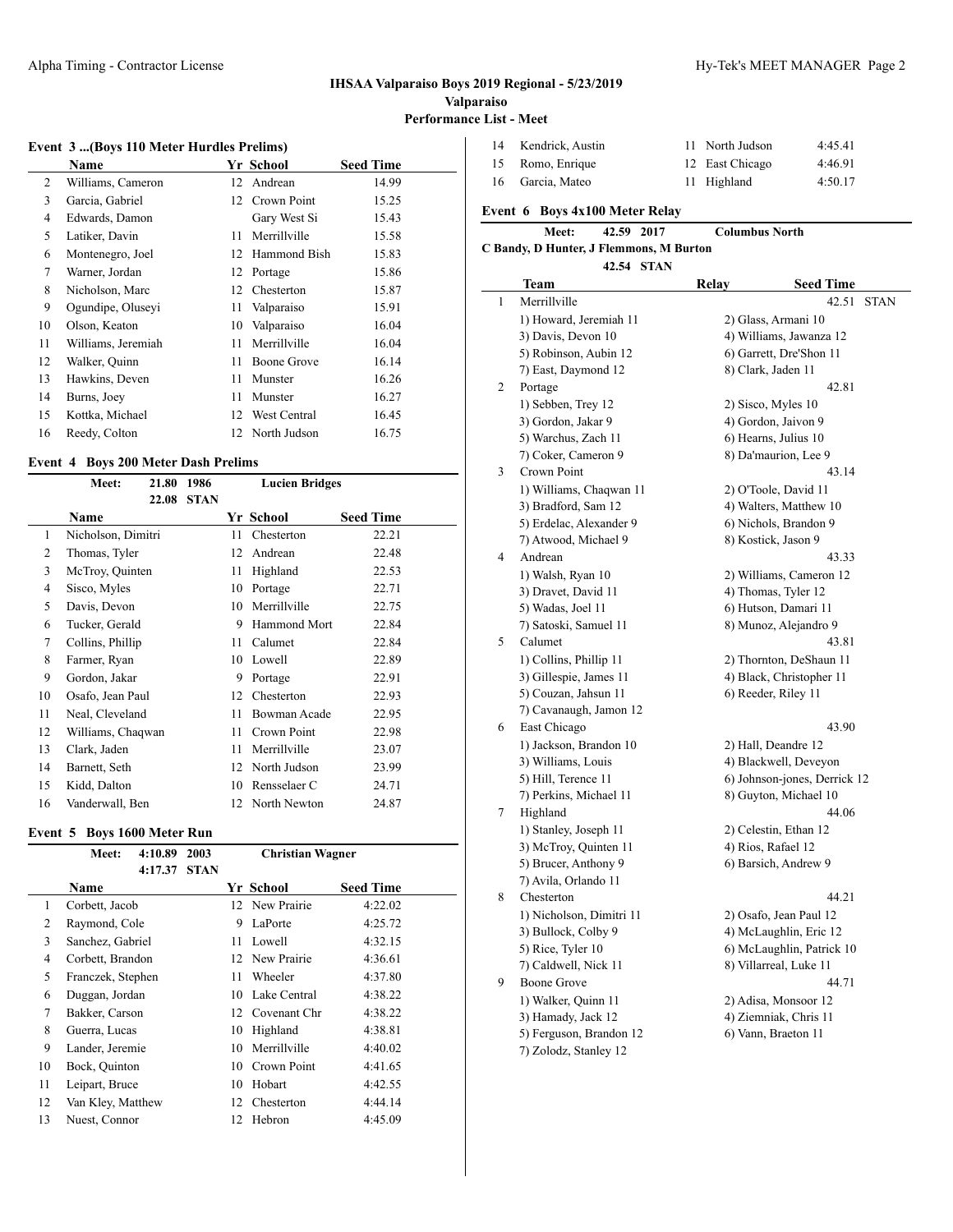### Alpha Timing - Contractor License **Hy-Tek's MEET MANAGER** Page 3

### **IHSAA Valparaiso Boys 2019 Regional - 5/23/2019 Valparaiso Performance List - Meet**

# **Event 6 ...(Boys 4x100 Meter Relay)**

|    | $\sim$ $\sim$ $\sim$ $\sim$ $\sim$ $\sim$ $\sim$<br><b>Team</b> | Relay                | <b>Seed Time</b>         |
|----|-----------------------------------------------------------------|----------------------|--------------------------|
| 10 | Lake Central                                                    |                      | 44.75                    |
|    | 1) Sarbieski, Gehrig 12                                         |                      | 2) Sarbieski, Jackson 11 |
|    | 3) Medina, Reggie 11                                            |                      | 4) Williams, Cameron 10  |
|    | 5) Heard, Isaac 10                                              |                      | 6) Smith, Desmonn 11     |
|    | 7) Page, Julian 9                                               | 8) Cortez, Mateo 9   |                          |
| 11 | Lowell                                                          |                      | 45.04                    |
|    | 1) Newcom, Kyler 10                                             | 2) Bozak, Chris 11   |                          |
|    | 3) Ambassi, Steven 12                                           |                      | 4) Goldsmith, Bradley 11 |
|    | 5) Hudak, Dustin 12                                             |                      | 6) Edwards, Adam 12      |
|    | 7) Farmer, Ryan 10                                              | 8) Love, Elijah 12   |                          |
| 12 | Gary West Si                                                    |                      | 45.09                    |
|    | 1) Rozier, Damari 10                                            |                      | 2) Gregory, Kenneth 11   |
|    | 3) Slaughter, Maurice 11                                        |                      | 4) Davis, DeAngelo 12    |
|    | 5) Brown, Cornelious 9                                          |                      | 6) Mason, Que'Sean 12    |
| 13 | Munster                                                         |                      | 45.22                    |
|    | 1) Igue, Ameer                                                  | 2) Smith, Chris 11   |                          |
|    | 3) Ma, Richard 10                                               | 4) Marcus, Joey 10   |                          |
|    | 5) Oniah, Afam 10                                               | 6) Orange, Ethan 10  |                          |
|    | 7) Hawkins, Deven 11                                            | 8) Warner, Jaden 12  |                          |
| 14 | North Judson                                                    |                      | 45.22                    |
|    | 1) Greer, Fletcher 12                                           |                      | 2) Barnes, Manuel 11     |
|    | 3) Barnett, Seth 12                                             | 4) Brown, Tabor 10   |                          |
|    | 5) Wenglarz, Maxwell 11                                         | 6) Peretti, Caden 12 |                          |
|    | 7) Reedy, Colton 12                                             |                      |                          |
| 15 | Michigan Cit                                                    |                      | 45.24                    |
|    | 1) Rufus, Kejuan 11                                             | 2) Laurent, Eaton 11 |                          |
|    | 3) Rice, Joseph 11                                              |                      | 4) Fly, Jr., Laymon 10   |
|    | 5) Baylock, John 11                                             |                      | 6) Ewing, Roderick 9     |
|    | 7) Garrett. Jr., Demetrius 11                                   | 8) Parker, Zach 10   |                          |
| 16 | Kankakee Val                                                    |                      | 45.47                    |
|    | 1) Gronkiewicz, Alexander 12                                    | 2) Capps, Cole 12    |                          |
|    | 3) Ritchie, Markus 10                                           |                      | 4) Stansberry, Jacob 12  |
|    | 5) Brodner, Bryce 10                                            |                      | 6) McKinstry, Brendon 11 |
|    | 7) Lamka, Jack 9                                                |                      | 8) McDonald, Vincent 10  |

# **Event 7 Boys 400 Meter Dash**

|                | Meet:              | 48.50 | 1985        |    | <b>Lee Bridges</b> |                  |             |
|----------------|--------------------|-------|-------------|----|--------------------|------------------|-------------|
|                |                    | 49.40 | <b>STAN</b> |    |                    |                  |             |
|                | Name               |       |             |    | Yr School          | <b>Seed Time</b> |             |
| 1              | Hanlon, Matthew    |       |             | 12 | Crown Point        | 48.74            | <b>STAN</b> |
| $\overline{c}$ | Farmer, Ryan       |       |             | 10 | Lowell             | 48.92            | <b>STAN</b> |
| 3              | Otterbacher, Brett |       |             | 10 | Valparaiso         | 49.08            | <b>STAN</b> |
| 4              | Clemons, Devante   |       |             | 12 | Hobart             | 49.62            |             |
| 5              | Wood, Dominique    |       |             | 12 | Merrillville       | 50.17            |             |
| 6              | Fort, De'Shaun     |       |             | 12 | Lake Central       | 50.46            |             |
| 7              | Fry, Jonathan      |       |             | 11 | Valparaiso         | 50.55            |             |
| 8              | Jones, DeMarge     |       |             | 12 | Bowman Acade       | 50.61            |             |
| 9              | Ray, Chris         |       |             |    | East Chicago       | 50.87            |             |
| 10             | Sears, Matthew     |       |             | 12 | Washington T       | 51.20            |             |
| 11             | Reeves, Zachary    |       |             | 12 | Merrillville       | 51.20            |             |
| 12             | Prince, Marc       |       |             | 11 | Lake Central       | 51.28            |             |
| 13             | Guyton, Michael    |       |             | 10 | East Chicago       | 52.05            |             |
| 14             | Wiegman, Taylor    |       |             | 12 | Hebron             | 52.85            |             |
| 15             | Hutchinson, Luke   |       |             | 10 | Kouts              | 53.04            |             |
|                |                    |       |             |    |                    |                  |             |

| 16      | Barnes, Manuel                |            |             | 11 | North Judson            | 53.24            |
|---------|-------------------------------|------------|-------------|----|-------------------------|------------------|
| Event 8 | <b>Boys 300 Meter Hurdles</b> |            |             |    |                         |                  |
|         | Meet:                         | 37.55 2013 |             |    | <b>Conner Stapleton</b> |                  |
|         |                               | 39.01      | <b>STAN</b> |    |                         |                  |
|         | Name                          |            |             |    | Yr School               | <b>Seed Time</b> |
| 1       | Sebben, Trey                  |            |             | 12 | Portage                 | 40.04            |
| 2       | Patrick, Maurice              |            |             | 11 | Merrillville            | 40.44            |
| 3       | Swopes, Tylee                 |            |             | 9  | Portage                 | 40.51            |
| 4       | Mason, Tyler                  |            |             | 12 | Hanover Cent            | 40.76            |
| 5       | Suroviak, Gordon              |            |             | 10 | Lake Central            | 41.18            |
| 6       | Bailey, Drew                  |            |             | 12 | Merrillville            | 41.32            |
| 7       | Wright, Colton                |            |             | 11 | Kankakee Val            | 41.48            |
| 8       | Edwards, Damon                |            |             |    | Gary West Si            | 41.51            |
| 9       | Reedy, Colton                 |            |             | 12 | North Judson            | 41.97            |
| 10      | Edwards, Adam                 |            |             | 12 | Lowell                  | 42.16            |
| 11      | Jackson, Brandon              |            |             | 10 | East Chicago            | 42.42            |
| 12      | Olson, Keaton                 |            |             | 10 | Valparaiso              | 42.64            |
| 13      | Garcia, Gabriel               |            |             | 12 | Crown Point             | 42.64            |
| 14      | Smith, Ryder                  |            |             | 12 | Kankakee Val            | 43.42            |
| 15      | Burch, Robert                 |            |             | 10 | Chesterton              | 43.58            |
| 16      | Litavecz, Ethan               |            |             | 10 | Highland                | 43.68            |
|         |                               |            |             |    |                         |                  |

# **Event 9 Boys 800 Meter Run**

| Meet:         | 1:55.20 | 2013                                                                                                                                                                                                                                                                             |    | <b>Luke Bertolet</b> |                  |
|---------------|---------|----------------------------------------------------------------------------------------------------------------------------------------------------------------------------------------------------------------------------------------------------------------------------------|----|----------------------|------------------|
|               | 1:56.32 | <b>STAN</b>                                                                                                                                                                                                                                                                      |    |                      |                  |
| Name          |         |                                                                                                                                                                                                                                                                                  |    |                      | <b>Seed Time</b> |
|               |         |                                                                                                                                                                                                                                                                                  | 12 | Covenant Chr         | 1:56.84          |
|               |         |                                                                                                                                                                                                                                                                                  | 12 | Lowell               | 1:58.64          |
|               |         |                                                                                                                                                                                                                                                                                  | 11 | Lowell               | 1:59.14          |
|               |         |                                                                                                                                                                                                                                                                                  | 11 | Boone Grove          | 2:01.39          |
|               |         |                                                                                                                                                                                                                                                                                  | 11 | Valparaiso           | 2:01.51          |
|               |         |                                                                                                                                                                                                                                                                                  | 11 | Calumet              | 2:02.20          |
|               |         |                                                                                                                                                                                                                                                                                  | 12 | Merrillville         | 2:02.56          |
| Beatty, Isaac |         |                                                                                                                                                                                                                                                                                  | 12 | Lake Central         | 2:02.81          |
|               |         |                                                                                                                                                                                                                                                                                  | 12 | Valparaiso           | 2:03.32          |
|               |         |                                                                                                                                                                                                                                                                                  | 11 | Portage              | 2:03.64          |
|               |         |                                                                                                                                                                                                                                                                                  | 10 | Chesterton           | 2:04.13          |
|               |         |                                                                                                                                                                                                                                                                                  | 9  | LaPorte              | 2:05.31          |
|               |         |                                                                                                                                                                                                                                                                                  | 12 | Gary West Si         | 2:07.02          |
|               |         |                                                                                                                                                                                                                                                                                  | 11 | Boone Grove          | 2:07.03          |
|               |         |                                                                                                                                                                                                                                                                                  | 11 | Bowman Acade         | 2:07.86          |
|               |         |                                                                                                                                                                                                                                                                                  | 11 | Munster              | 2:08.93          |
|               |         | Bakker, Carson<br>Hudak, Dustin<br>Sanchez, Gabriel<br>Ashlock, Hunter<br>Puskar, Tyler<br>Reeder, Riley<br>Ochoa, Gabriel<br>Lemmon, Jackson<br>Doctor, Andrew<br>Streeter, Matthew<br>Raymond, Cole<br>Mason, Que'Sean<br>Zubek, Stanley<br>Blackwell, NaOuil<br>Meraz, Oliver |    |                      | Yr School        |

# **Event 10 Boys 3200 Meter Run**

|   | Meet:           | 8:53.80<br>9:19.38 | 2003<br><b>STAN</b> |    | <b>Christian Wagner</b> |                  |  |
|---|-----------------|--------------------|---------------------|----|-------------------------|------------------|--|
|   | Name            |                    |                     |    | Yr School               | <b>Seed Time</b> |  |
| 1 | Corbett, Jacob  |                    |                     |    | 12 New Prairie          | 9:39.75          |  |
| 2 | O'Laughlin, Tim |                    |                     |    | 11 New Prairie          | 9:45.99          |  |
| 3 | Gits, Mitchell  |                    |                     | 12 | LaPorte                 | 9:47.61          |  |
| 4 | Hall, Hudson    |                    |                     | 11 | Wheeler                 | 9:49.46          |  |
| 5 | Bock, Quinton   |                    |                     |    | 10 Crown Point          | 9:58.37          |  |
| 6 | Holok, Andrew   |                    |                     |    | 12 Crown Point          | 10:00.00         |  |
| 7 | Russell, Logan  |                    |                     | 10 | Lake Central            | 10:02.49         |  |
| 8 | Shook, Will     |                    |                     | 11 | Chesterton              | 10:03.86         |  |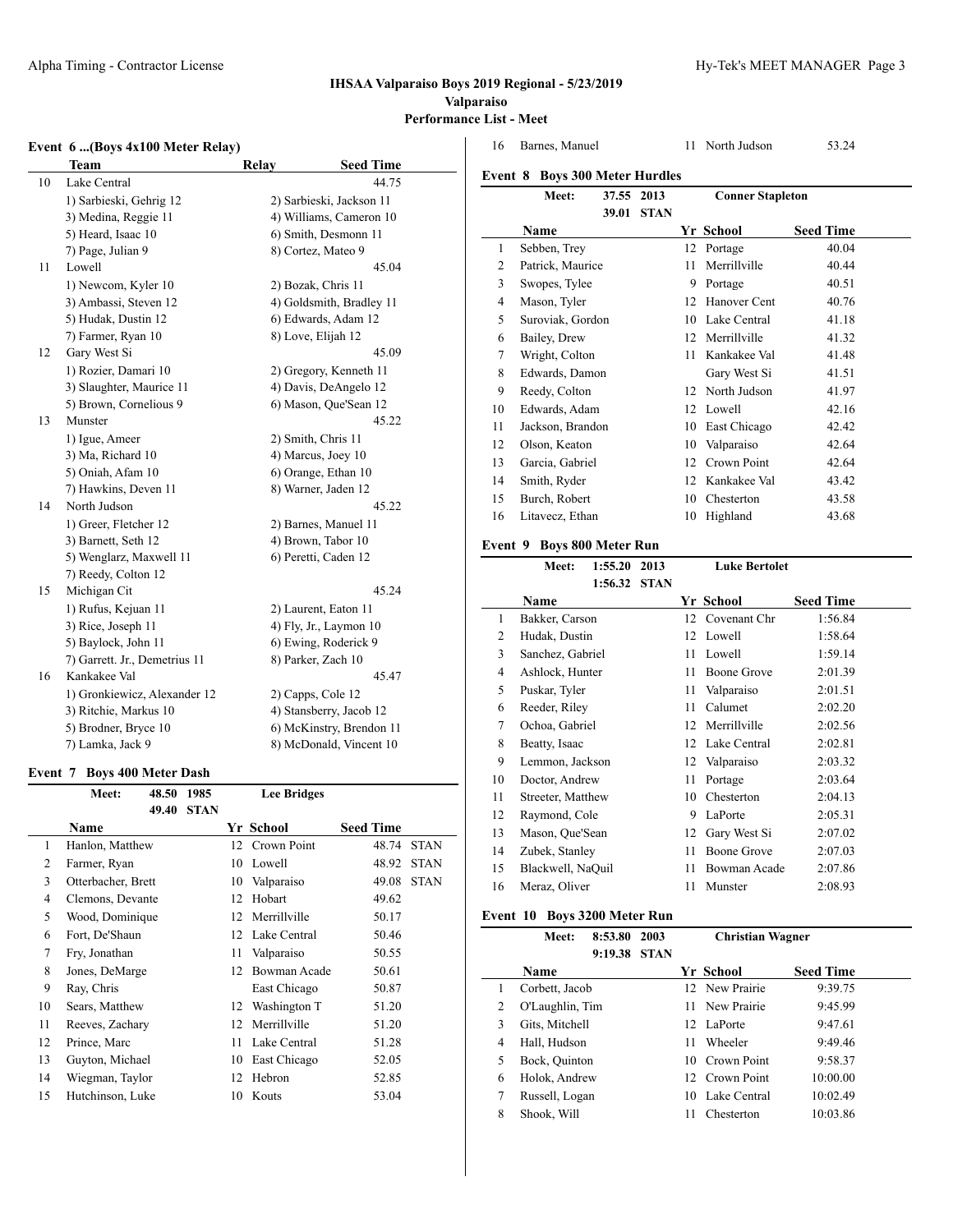### **Event 10 ...(Boys 3200 Meter Run)**

|    | <b>Name</b>          |     | Yr School    | <b>Seed Time</b> |
|----|----------------------|-----|--------------|------------------|
| 9  | Elwood, Tommy        | 11  | Portage      | 10:05.14         |
| 10 | Woodburn, Jr. Robert | 11  | Valparaiso   | 10:09.68         |
| 11 | Huggler, Ryan        | 11  | Winamac Comm | 10:21.11         |
| 12 | Guerra, Lucas        |     | 10 Highland  | 10:21.95         |
| 13 | McComis, Will        | 12. | Munster      | 10:24.02         |
| 14 | Kohler, Peterson     | 11  | Covenant Chr | 10:28.07         |
| 15 | Adams, Micah         | 11  | Kankakee Val | 10:33.67         |
| 16 | Arzumanian, Ari      | 10  | Munster      | 10:33.96         |

# **Event 11 Boys 4x400 Meter Relay**

|                                         | Meet: 3:20.52 2013 |  | <b>Center Grove</b> |
|-----------------------------------------|--------------------|--|---------------------|
| C Stapleton, M Swann, E Tandy, J Veteto |                    |  |                     |
|                                         | 3:20.44 STAN       |  |                     |

|   | Team                         | Relay<br><b>Seed Time</b> |  |
|---|------------------------------|---------------------------|--|
| 1 | Crown Point                  | 3:23.31                   |  |
|   | 1) Hawkins, Ethen 10         | 2) Williams, Chaqwan 11   |  |
|   | 3) Garcia, Gabriel 12        | 4) Hanlon, Matthew 12     |  |
|   | 5) Nichols, Brandon 9        | 6) Simmons, Cole 10       |  |
|   | 7) Oostman, Jake 10          | 8) Stephens, Jonathan 11  |  |
| 2 | Valparaiso                   | 3:23.94                   |  |
|   | 1) Fry, Jonathan 11          | 2) Cavanaugh, Evan 12     |  |
|   | 3) Lemmon, Jackson 12        | 4) Puskar, Tyler 11       |  |
|   | 5) Viloria, Gabe 11          | 6) Smith, Nathaniel 12    |  |
|   | 7) Sorrick, Rowland 10       | 8) Otterbacher, Brett 10  |  |
| 3 | Lowell                       | 3:24.06                   |  |
|   | 1) Hudak, Dustin 12          | 2) Love, Elijah 12        |  |
|   | 3) Bozak, Chris 11           | 4) Edwards, Adam 12       |  |
|   | 5) Sanchez, Gabriel 11       | 6) Farmer, Ryan 10        |  |
|   | 7) Palicka, Jason 10         | 8) Ambassi, Steven 12     |  |
| 4 | Merrillville                 | 3:24.52                   |  |
|   | 1) Reeves, Zachary 12        | 2) Wood, Dominique 12     |  |
|   | 3) Bailey, Drew 12           | 4) Davis, Devon 10        |  |
|   | 5) Ragoo, Rackesh 12         | 6) Parker, Jr., Korey 11  |  |
|   | 7) Ochoa, Gabriel 12         | 8) Clark, Jaden 11        |  |
| 5 | East Chicago                 | 3:25.00                   |  |
|   | 1) Hall, Deandre 12          | 2) Blackwell, Deveyon     |  |
|   | 3) Guyton, Michael 10        | 4) Ray, Chris             |  |
|   | 5) Johnson-jones, Derrick 12 | 6) Jackson, Brandon 10    |  |
|   | 7) Smith, Devon 11           |                           |  |
| 6 | Lake Central                 | 3:25.89                   |  |
|   | 1) Prince, Marc 11           | 2) Fort, De'Shaun 12      |  |
|   | 3) Mauder, Ryan 9            | 4) Beatty, Isaac 12       |  |
|   | 5) Tuftedal, Noah 11         | 6) Moffitt, Dylan 11      |  |
|   | 7) Duggan, Jordan 10         | 8) Suroviak, Gordon 10    |  |
| 7 | Chesterton                   | 3:26.74                   |  |
|   | 1) McLaughlin, Eric 12       | 2) Graf, Austin 11        |  |
|   | 3) Noel, Jacob 10            | 4) Osafo, Jean Paul 12    |  |
|   | 5) Cain, Nick 10             | 6) Slatcoff, Ben 11       |  |
|   | 7) Streeter, Matthew 10      | 8) McLaughlin, Patrick 10 |  |
| 8 | Calumet                      | 3:28.87                   |  |
|   | 1) Collins, Phillip 11       | 2) Black, Christopher 11  |  |
|   | 3) Thornton, DeShaun 11      | 4) Reeder, Riley 11       |  |
|   | 5) Johnson, David 12         | 6) Couzan, Jahsun 11      |  |
|   | 7) Gillespie, James 11       |                           |  |

| Hammond Mort            | 3:30.31                                                              |
|-------------------------|----------------------------------------------------------------------|
| 1) Collins, Eric 10     | 2) Lewis, Jordan 11                                                  |
| 3) Tucker, Gerald 9     | 4) Adeyeye, Richard 12                                               |
| 5) Hardaway, Derrick 12 | 6) Gibbs, Travielle 12                                               |
|                         |                                                                      |
| Boone Grove             | 3:32.99                                                              |
| 1) Ashlock, Hunter 11   | 2) Kraus, James 11                                                   |
| 3) Ferguson, Brandon 12 | 4) Castellanos, Dylan 12                                             |
| 5) Zubek, Stanley 11    | 6) Vann, Braeton 11                                                  |
| 7) Zolodz, Stanley 12   |                                                                      |
| Highland                | 3:34.06                                                              |
|                         | 2) Stanley, Joseph 11                                                |
| 3) Celestin, Ethan 12   | 4) Rios, Rafael 12                                                   |
| 5) McTroy, Quinten 11   | 6) Litavecz, Ethan 10                                                |
|                         |                                                                      |
| Portage                 | 3:34.38                                                              |
| 1) McCaslin, Ryan 11    | 2) Rosales, Kalisto 11                                               |
| 3) Sweeney, Alex Sr     | 4) Swopes, Tylee 9                                                   |
| 5) Pittman, Owen 10     | 6) GoShay, Daniel 12                                                 |
| 7) Coker, Cameron 9     | 8) Fisher, Nathan 11                                                 |
| North Judson            | 3:34.43                                                              |
| 1) Greer, Fletcher 12   | 2) Barnes, Manuel 11                                                 |
| 3) Barnett, Seth 12     | 4) Brown, Tabor 10                                                   |
| 5) Peretti, Caden 12    | 6) Kendrick, Austin 11                                               |
| 7) Reedy, Colton 12     |                                                                      |
| Bowman Acade            | 3:35.65                                                              |
| 1) Neal, Cleveland 11   | 2) Jones, DeMarge 12                                                 |
| 3) Blackwell, NaQuil 11 | 4) Pinkin, Sherron                                                   |
| 5) Davis, Koron 10      | 6) Smith, Amari 10                                                   |
| Hobart                  | 3:37.71                                                              |
| 1) Hylek, Matthew 11    | 2) Ruiz, Julian 10                                                   |
| 3) Clemons, Devante 12  | 4) Leipart, Bruce 10                                                 |
| 5) Ward, Ben 10         | 6) Romano, Zachary 12                                                |
| 7) Decanter, Wyatt 12   | 8) VanWijngaarden, Lucas 12                                          |
| Kankakee Val            | 3:43.90                                                              |
| 1) Collard, Adam 9      | 2) Taylor, Zach 10                                                   |
| 3) Clair, Isaiah 11     | 4) Wright, Colton 11                                                 |
| 5) Gott, Elijah 11      | 6) Smith, Ryder 12                                                   |
| 7) Ruvalcaba, Brandon 9 |                                                                      |
|                         | 7) Williams, Chris 12<br>1) Avila, Orlando 11<br>7) Guerra, Lucas 10 |

# **Event 12 Boys Long Jump**

|    | Meet:              | 23-06.50 | 1987        |    | <b>Jeff Smith</b> |                  |             |
|----|--------------------|----------|-------------|----|-------------------|------------------|-------------|
|    |                    | 22-04.75 | <b>STAN</b> |    |                   |                  |             |
|    | Name               |          |             |    | Yr School         | <b>Seed Mark</b> |             |
| 1  | Glass, Armani      |          |             | 10 | Merrillville      | 22-09.00         | <b>STAN</b> |
| 2  | Vanderwall, Ben    |          |             |    | 12 North Newton   | 21-06.25         |             |
| 3  | Oostman, Jake      |          |             | 10 | Crown Point       | 21-06.00         |             |
| 4  | Williams, Jawanza  |          |             |    | 12 Merrillville   | 21-03.50         |             |
| 5  | Warchus, Zach      |          |             | 11 | Portage           | 21-03.00         |             |
| 6  | Maurer, Lucas      |          |             | 11 | Hanover Cent      | $21 - 02.00$     |             |
| 7  | Rice, Joseph       |          |             | 11 | Michigan Cit      | 20-10.75         |             |
| 8  | Ferguson, Brandon  |          |             | 12 | Boone Grove       | 20-08.25         |             |
| 9  | Ambassi, Steven    |          |             |    | 12 Lowell         | 20-06.00         |             |
| 10 | Mason, Tyler       |          |             | 12 | Hanover Cent      | 20-05.50         |             |
| 11 | Nicholson, Dimitri |          |             | 11 | Chesterton        | 20-05.50         |             |
| 12 | Rufus, Kejuan      |          |             | 11 | Michigan Cit      | 20-04.00         |             |